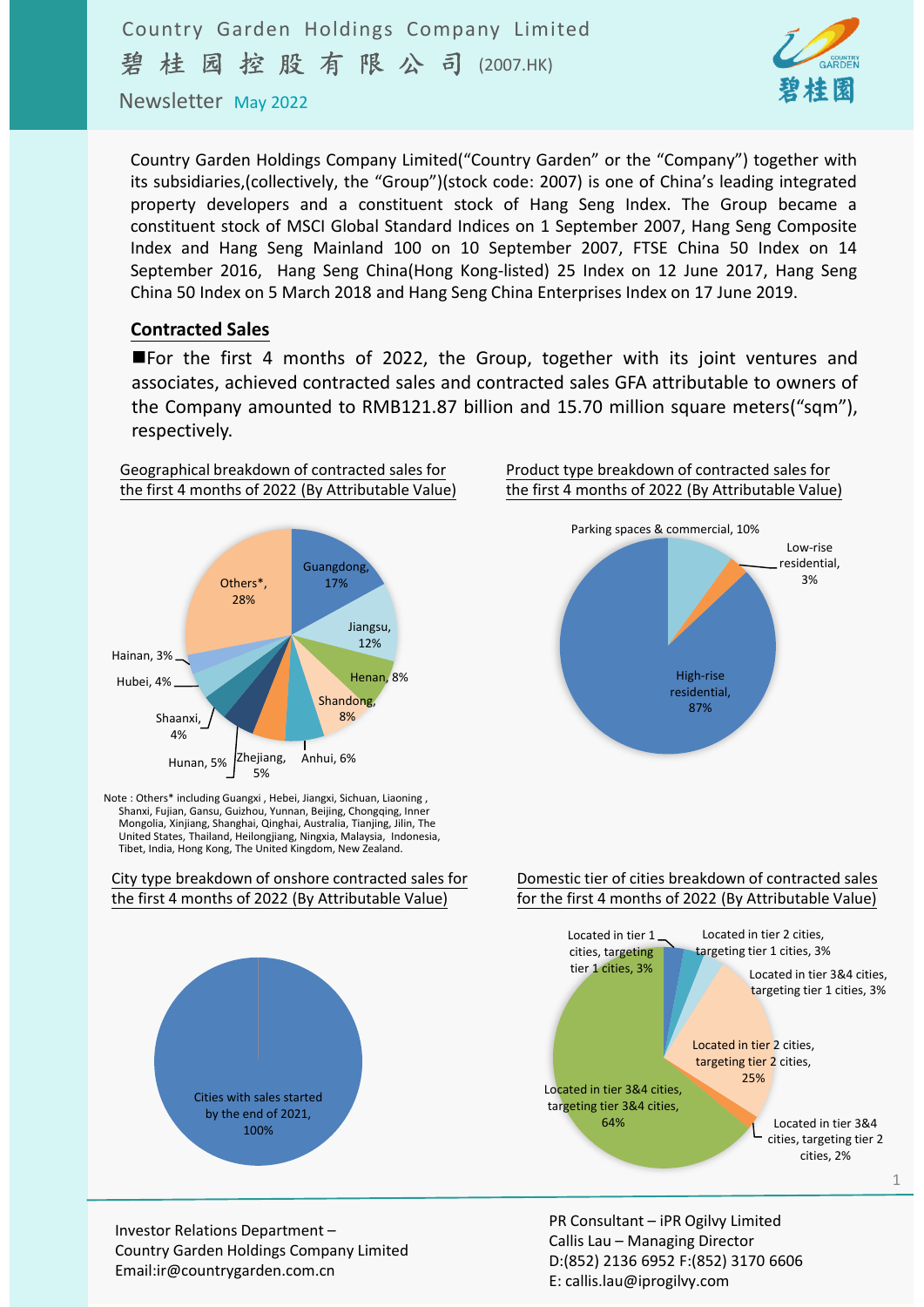Newsletter May 2022



### **Contracted Sales(Cont'd)**





Unit size breakdown of contracted sales of low‐rise residential products for the first 4 months of 2022 (By Attributable Value)



Top ten cities where the Group, together with its joint ventures and associates, achieved the highest attributable contracted sales for the first 4 months of 2022 were as follows; the aggregated contracted sales in these 10 cities attributable to the Company was approximately RMB 23.32billion, accounting for approximately 19.1% of the total attributable contracted sales.

| <b>Cities (By Location)</b> | Attributable<br><b>Contracted Sales</b><br>(RMB Billion) | Attributable<br><b>Contracted Sales</b><br>GFA('000 sqm) | Attributable<br><b>Contracted Sales ASP</b><br>(RMB per sqm) |  |
|-----------------------------|----------------------------------------------------------|----------------------------------------------------------|--------------------------------------------------------------|--|
| Jiangsu-Suzhou              | 4.3                                                      | 234                                                      | 18,510                                                       |  |
| Guangdong-Foshan            | 3.3                                                      | 289                                                      | 11, 375                                                      |  |
| Shannxi $-Xi'$ an           | 3.0                                                      | 155                                                      | 19,597                                                       |  |
| Guangdong-Huizhou           | 2.4<br>232                                               |                                                          | 10,280                                                       |  |
| Henan-Zhengzhou             | 2.2                                                      | 176                                                      | 12, 395                                                      |  |
| Guangdong-Dongguan          | 1.7                                                      | 89                                                       | 19, 451                                                      |  |
| Shandong-Jinan              | 1.7                                                      | 200                                                      | 8,540                                                        |  |
| Guangdong-Guangzhou         | 1.6                                                      | 80                                                       | 20, 288                                                      |  |
| Guangdong-Shaoguan          | 1.5                                                      | 246                                                      | 6, 205                                                       |  |
| Zhejiang-Jinhua             | 1.5                                                      | 62                                                       | 24, 458                                                      |  |

Investor Relations Department – Country Garden Holdings Company Limited Email:ir@countrygarden.com.cn

PR Consultant – iPR Ogilvy Limited Callis Lau – Managing Director D:(852) 2136 6952 F:(852) 3170 6606 E: callis.lau@iprogilvy.com

2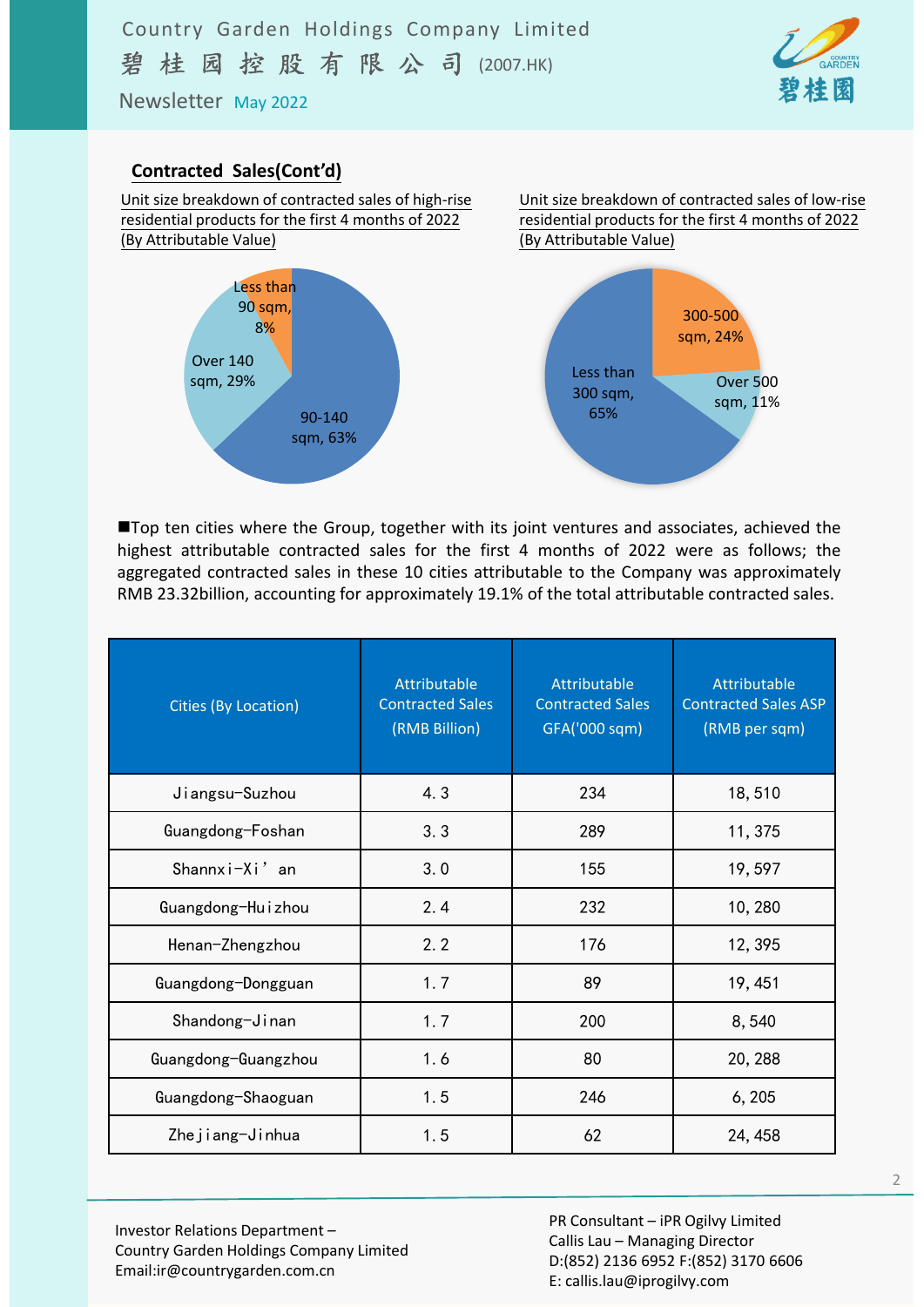Newsletter May 2022

### **New Land Acquisitions in China**

For the first 4 months in 2022, the Group acquired land in China which its estimated attributable GFA to the owners of the Company was approximately 660,556 sqm, and the total attributable land premium was approximately RMB4,993 million. The average attributable land price was approximately RMB7,559 per sqm. The breakdown of the estimated attributable GFA or value to the owners of the Company was as follows:

碧桂園



Investor Relations Department – Country Garden Holdings Company Limited Email:ir@countrygarden.com.cn

PR Consultant – iPR Ogilvy Limited Callis Lau – Managing Director D:(852) 2136 6952 F:(852) 3170 6606 E: callis.lau@iprogilvy.com